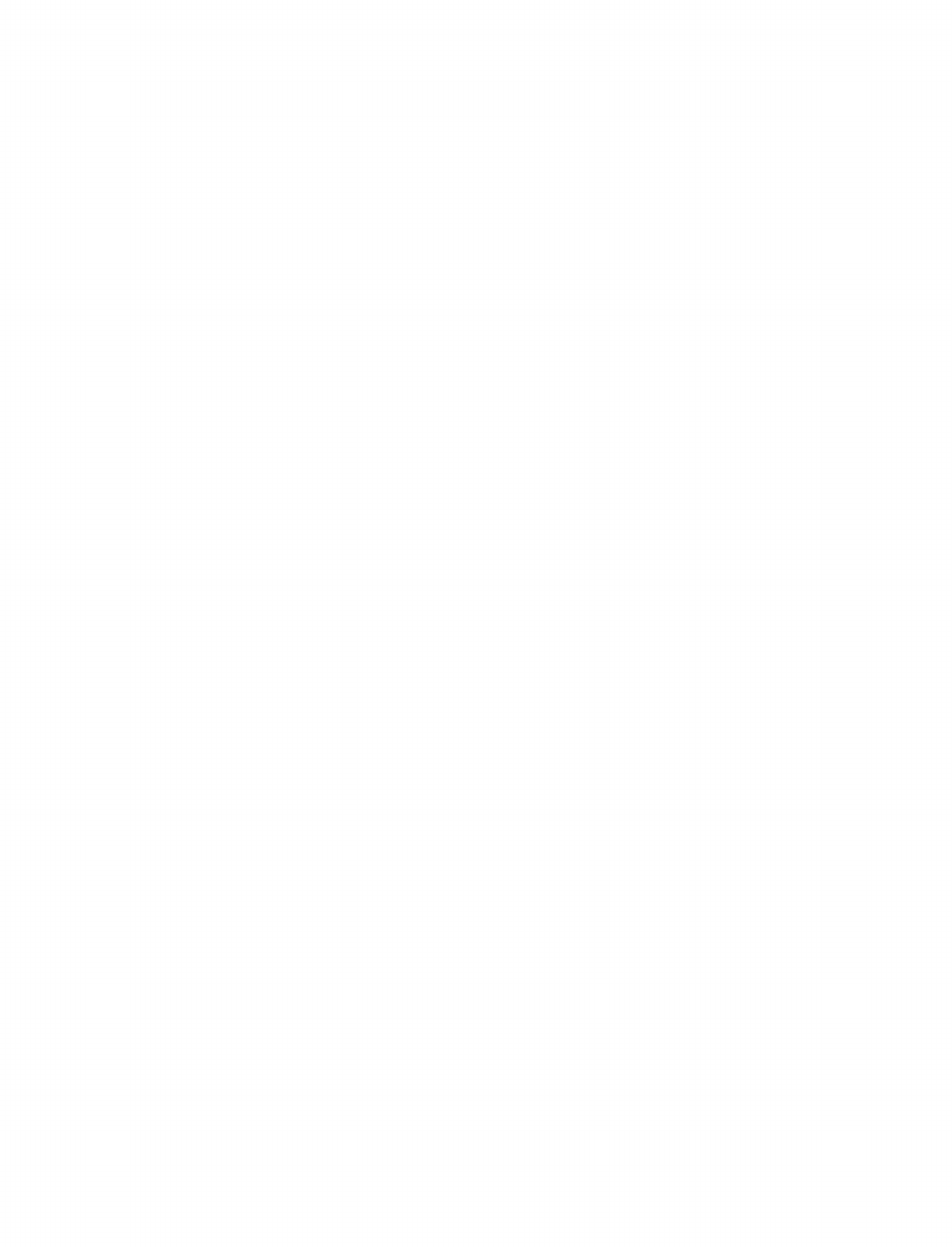# GEODETIC ACTIVITY IN THE NETHERLANDS 1933, 1934 and 1935.

I. PRECISE LEVELLING. The new first-order levelling has been continued and will be finished in 1936.

### 11. GRAVITY RESEARCH.

In the years 1934 and 1935 an important expedition was made. The Minister of Defence, His Exc, Mr. Dr. L. N. Deckers, has consented, at the request of the Netherlands Geodetic Commission, to direct a newly built submarine, Hr. Ms. K XVIII, to go to the Indies via Buenos Ayres, Capetown and Fremantle  $(W.$  Australia) in stead of along the normal route, and to allow the making of gravity observations and of echo-soundings during the voyage. This long cruise of eight months has given a great opportunity for scientific work, and so sincere acknowledgements are due to His. Exc. Dr. Deckers, and other authorities of the Netherlands Navy for this great contribution to science. Acknowledgements are likewise due to the Captain of the ship. Lieut. Comm. D. C. M. Hebterschy, to the Officers, M. S. Wytema, C. van der Linden, C. ter Poorten, C. Leeuwenburg and A. J. Marcus, and to the crew of the ship for their support of the scientific work and their helpful assistance. Lastly the Commission may thankfully acknowledge the assistance by the "Bureau des Longitudes" in Paris, which has lent a chronometer of the French Navy for this expedition, and the help of the "Bataafsche Petroleum My" in the Hague for their lending a Holweck-Lejay Gravity Apparatus. This last contribution has rendered it possible to measure gravity on land during the stay in the ports.

The further scientific equipment of the expedition has been the same as during former expeditions: the three pendulum apparatus for the determination of gravity at sea, combined with two Nardin chronometers of the Commission and the above mentioned French chronometer. The differences in rate of the chronometers have been determined by means of n recording apparatus.

| Date 1934                                          | stations at sea | stations on land |  |  |
|----------------------------------------------------|-----------------|------------------|--|--|
| November 14, Dep. Den Helder,                      | 21              |                  |  |  |
| November 24, Arr. Funchal,<br>(Madeira)            |                 | 2                |  |  |
| December 5, Dep. Funchal,                          | 18              |                  |  |  |
| December 12. Arr. São Vicente,<br>(Cape Verde Is.) |                 | 2                |  |  |
| December 16, Dep. São Vicente,                     | 23              |                  |  |  |

The ship left Den Helder on November 14 and touched at the following ports; the numbers of gravity stations at sea and on land are mentioned:

 $-1-$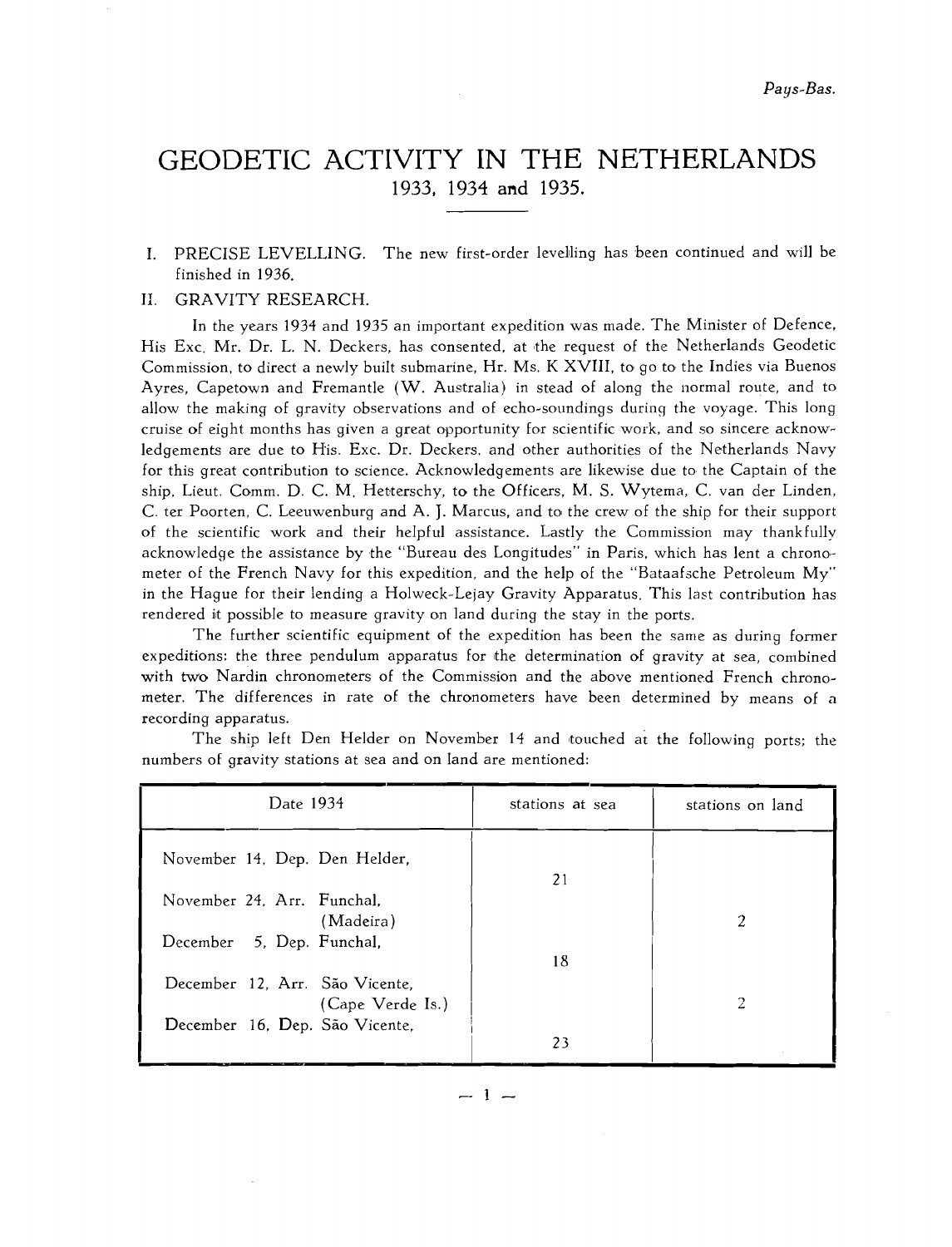|                          | Date 1934/35     |                                                | stations at sea | stations on land |
|--------------------------|------------------|------------------------------------------------|-----------------|------------------|
| December 28, Arr. Dakar, |                  | (Fr. W. Africa)                                |                 | $\mathbf{1}$     |
| January                  |                  | 5, Dep. Dakar,                                 | 32              |                  |
| January                  |                  | 17, Arr. Pernambuco,<br>(Brazil)               |                 | $\overline{2}$   |
| January                  |                  | 24, Dep. Pernambuco,                           | 12              |                  |
| January                  |                  | 31, Arr. Rio de Janeiro,<br>(Brazil)           |                 | $\overline{A}$   |
| February                 |                  | 12, Dep. Rio de Janeiro,                       | 12              |                  |
|                          |                  | February 18, Arr. Montevideo,<br>(Uruguay)     |                 |                  |
|                          |                  | February 22, Dep. Montevideo,                  | 1               |                  |
|                          |                  | February 23, Arr. Buenos Ayres,<br>(Argentine) |                 | 1                |
| March                    |                  | 2. Dep. Buenos Ayres,                          | $\mathbf{1}$    |                  |
| March                    |                  | 3, Arr. Mar del Plata,<br>(Argentine)          |                 | $\overline{c}$   |
| March                    |                  | 7, Dep. Mar del Plata,                         | 52              |                  |
| April                    |                  | 2, Arr. Capetown,<br>(S. Africa)               |                 | 6                |
| April                    |                  | 29, Dep. Capetown,                             | 17              |                  |
| May                      |                  | 4, Arr. Durban,<br>(S. Africa)                 |                 | $\overline{2}$   |
| May                      | 13, Dep. Durban, |                                                | 14              |                  |
| May                      |                  | 22, Arr. Port Louis,<br>(Mauritius)            |                 |                  |
| May                      |                  | 31, Dep. Port Louis,                           | 21              |                  |
| June                     |                  | 20, Arr. Fremantle,<br>(W. Australia)          |                 | $\overline{7}$   |
| July                     |                  | 2, Dep. Fremantle,                             |                 |                  |
| July                     |                  | 11, Arr. Surabaya                              | 15              |                  |
|                          |                  | Total number of stations                       | 239 at sea      | 29 on land       |

 $\sim 10^{-1}$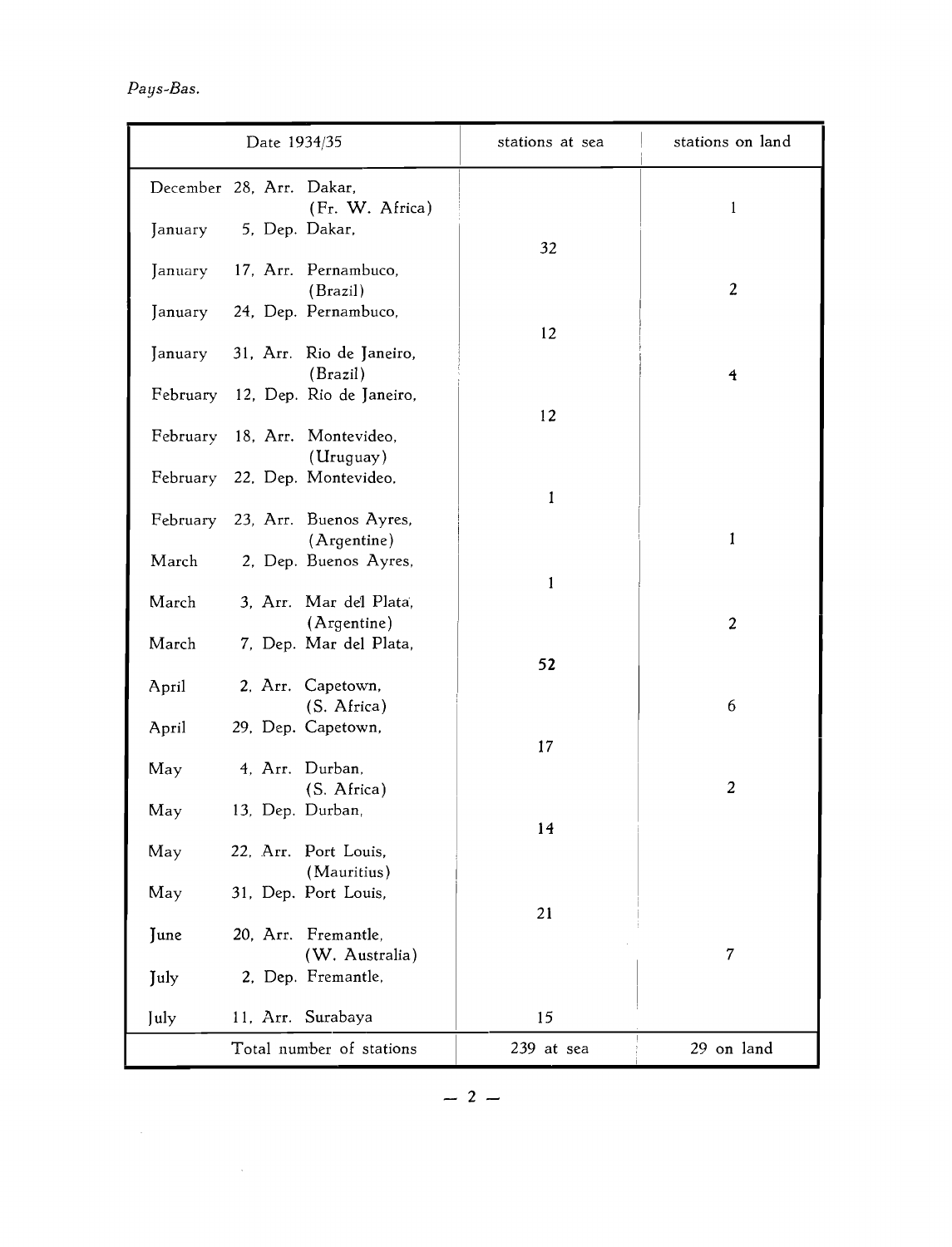The ship has submerged 231 times.

The soundings have been made by means of an Atlas Sounding apparatus; the echotimes, however, have often been determined with an accurate stop-watch of which the dial allows the reading of  $0.01$  sec.

The computation of the results has not been finished but provisional results are already available. They have been subjected to a rough isostatic reduction and so provisional figures and conclusions can already be given.

The first object of the expedition, besides obtaining more gravity stations in the southern hemisphere, was to get more data about the following effects found during former expeditions: the tendency of oceanic gravity to show positive anomalies with regard to continental gravity and the sudden transition to positive anomalies near thc edge of the continental shelf and near islands. The first effect had been found in the North Atlantic and in the Pacific during the crossing from San Francisco to Manilla. The second had been found at the end of the Channel, near the Azores, near Socotra, at the south coast of Ceylon, in many instances in the East Indies, at the west coast of Central and North America and in many places in the West Indies and in the Mediterranean, in short practically near all the coasts that have been investigated save a few of the oceanic islands.

The provisional figures for the present expedition are:

#### **Mean anomalies in the Oceans.**

|                                  | free-air | regional     | number of |
|----------------------------------|----------|--------------|-----------|
|                                  | anom.    | isost. anom. | stations  |
| Channel-Madeira                  | $+15$    | $+33$        | 18        |
| V. Cisneros-S. Vicente           | $+14$    | $+31$        | 8         |
| S. Vicente-Dakar (via Mid. Atl.) | $-2$     | $+18$        | 22        |
| Victoria-Mid. Atl. Ridge         | $-$ 6    | $+19$        | 9         |
| Mid. Atl. Ridge                  | $-22$    | $-32$        | 4         |
| Mid. Atl. Ridge-Pernambuco       | $-20$    | $+$ 2        | 12        |
| Argentine-Bromley Plateau        | $-1$     | $+24$        | 11        |
| Bromley Plateau                  | $+15$    | $-25$        | 3         |
| Bromley Plateau-Trist. d. Cunha  | $+37$    | $+46$        | 9         |
| Tristan da Cunha                 | $+95$    | $-11$        |           |
| Trist. d. Cunha-Capetown         | $+22$    | $-41$        | 24        |
| Mauritius—Indian Ocean           | $+30$    | $+ 44$       | 13        |
| Mid. Indian Ocean                | $+88$    | $+ 68$       |           |
| Indian Ocean—Fremantle           | $+$ 2    | $-.30$       | 5         |
| Australia-Java                   |          | $-12$        | 9         |
|                                  |          |              |           |

The provisional figures for the regional isostatic anomalies are uncertain; the figures for the free-air anomalies are probably right up to one or two milligal.

The crossing of the Indian Ocean, between Mauritius and Fremantle, has been separated in three figures because in the middle part of this crossing no observations could be made on account of technical difficulties for submerging, save in one station at  $91^\circ$  longitude E. The first figure reaches from Mauritius up to  $71^\circ$  E., the second figure gives gravity for this station and the third extends from  $106^{\circ}$  E. up to the Australian coast.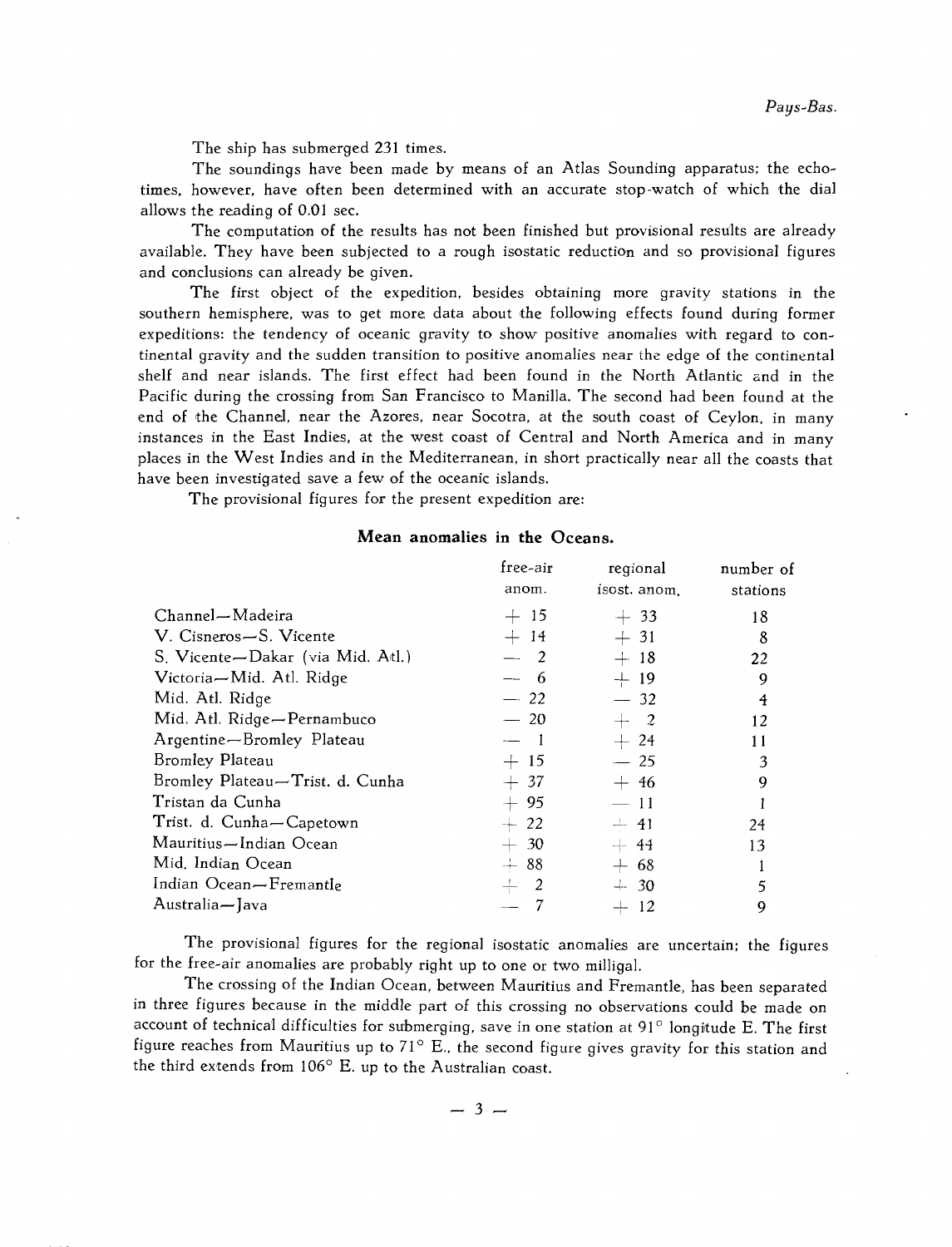#### *Pays-Bas.*

In general the mean anomalies over these oceanic stretches (with the exception of the Mid-Atlantic Ridge and the Bromley Plateau) are positive, certainly after isostatic reduction, but those near to the equator, between W. Africa and Brazil, are less: the Iree-air anomalies are decidedly negative here. As the continental stations on both sides show still larger negative anomalies, as the next table shows, it may be permitted to ask whether this part of the Earth's surface perhaps shows some general deviation, eventually brought about by a wrong figure for the Earth's flattening in the formula for standard gravity and whether the relative difference of oceanic gravity and continental gravity is not present here too.

The new figures in the North Atlantic, those in the South Atlantic and those in the Indian Ocean are certainly confirming this systematic difference. It is of fundamental importance to notice that the difference is only shown by the deeper parts of the oceans; the figures for the Mid. Atlantic Ridge and the Bromley Plateau as well as for the island of Tristan da Cunha show normal or negative anomalies (Madeira and Mauritius show also positive anomalies).

The positive anomalies in the Indian Ocean are in strong contrast with the longitude term, which has been supposed to exist in the value of gravity. According to this term, as it has been derived by Heiskanen and other geodesists, the Indian Ocean ought to show negative anomalies. So the results of the expedition are not in favour of a three-axial ellipsoid.

The following list gives the figures for the differences of the isostatic anomalies of the stations on the continental shelf and of the stations over deep water adjoining the shelf (oceanic minus continental values); not everywhere the discontinuity coincides exactly with the place where the depth increases, but it is always near to it. For this problem, the free-air anomalies cannot be used because of the effect of the topography which dominates all other effects; the figures which are given are roughly reduced according to the method of regional isostatic reduction. Uncertainties of 10 or 20 milligal may be expected.

|                              | Discontinuities near the coasts (oceanic minus continental anomalies). |        |          |                      |
|------------------------------|------------------------------------------------------------------------|--------|----------|----------------------|
| Europe                       | End of the Channel                                                     | $+$    |          | 100 milligal         |
| W. Africa                    | S. E. of Canary Islands                                                | $+$    | 40       | $\cdot$              |
|                              | Villa Cisneros                                                         |        | 60       | , ,                  |
|                              | Dakar                                                                  |        | 70       | $, \, , \,$          |
|                              | Victoria                                                               | $+$    | 50       | $, \,$               |
| <b>S. America</b> (E. Coast) | Pernambuco                                                             | $+$    | 90       | $\ddot{\phantom{0}}$ |
|                              | Maceio                                                                 |        | 100      | ,,                   |
|                              | Belmonte                                                               |        | 20       | $\cdot$              |
|                              | Rio de Janeiro                                                         | $+$    | 10       | $\cdot$              |
|                              | Domingo d. Torres                                                      |        | $\Omega$ | , ,                  |
|                              | Mar del Plata                                                          |        | 30       | ,,                   |
| Tristan da Cunha             |                                                                        |        | 70       | $\cdot$              |
| S. Africa                    | Malmesbury (N. of Capet.)                                              | $\div$ | 70       | $\cdot$              |
|                              | Humansdorp (S.E. coast)                                                | $+$    | 50       | $^{\prime}$          |
|                              | Bashee River (                                                         | $+$    | 20       | $\cdot$ ,            |
|                              | Durban                                                                 |        | 40       | $\cdot$              |
| S. Madagascar                | from the west                                                          |        | 80       | ,,                   |
|                              | towards the east                                                       | $-1$   | 80       | $\cdot$ $\cdot$      |
| W. Australia                 | Fremantle                                                              |        | 150      | , ,                  |
|                              | N. W. Cape                                                             |        | 50       | , ,                  |
|                              |                                                                        |        |          |                      |